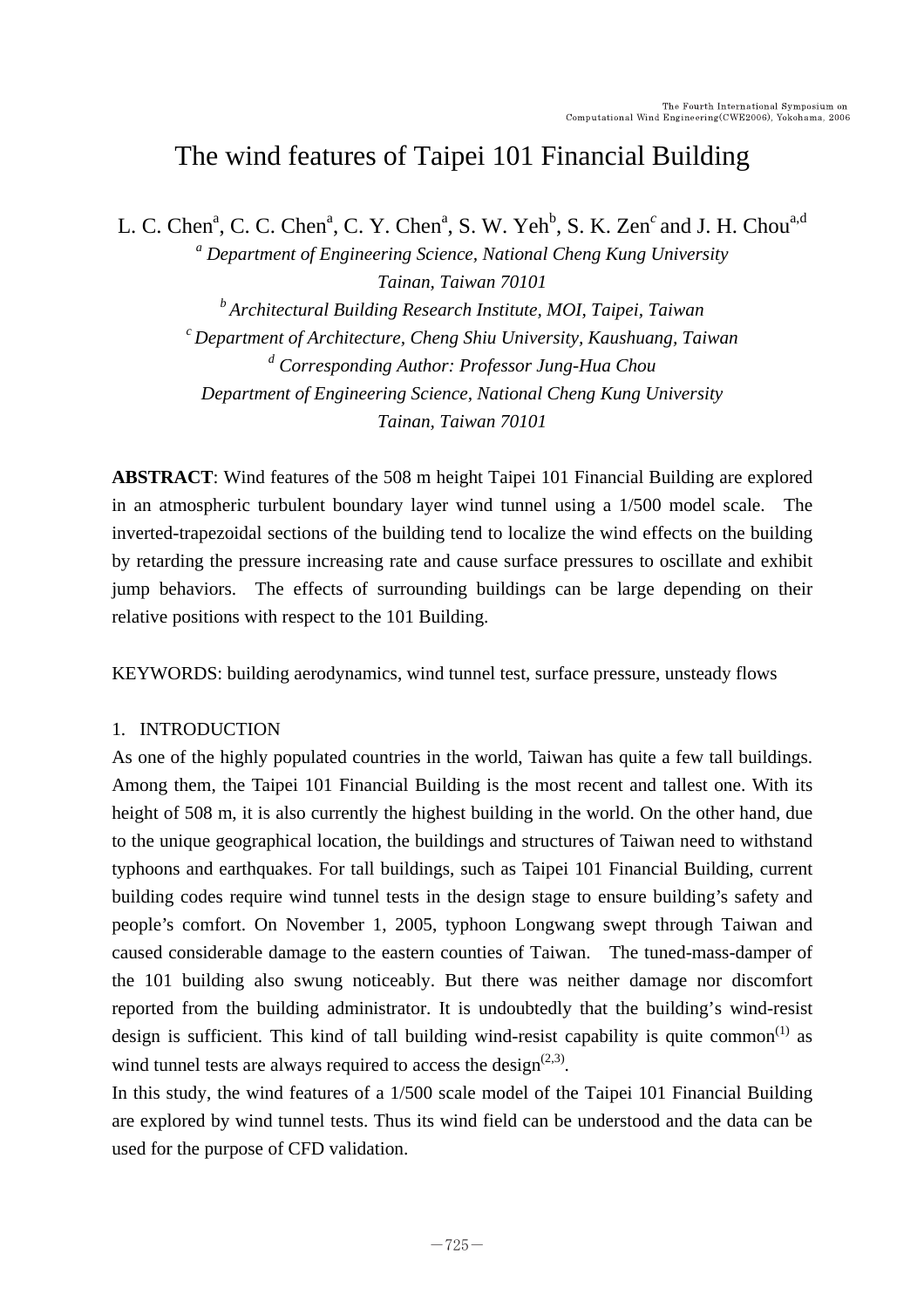## 2. Experimental approach

Experiments were conducted in the Atmospheric Wind Tunnel Facility of Architectural Building Research Institute, Department of Interior, located at Guei-Zen Campus, National Cheng Kung University. The tunnel is a continuous flow type and can be either closed-return or open-return, depending on the test objective. For building and bride tests, it is always running as a close-return tunnel, while for air pollution tests, it is open-return. The tunnel has two test sections, the first for building and the second for bridge tests. The former has a cross test sectional area of 4 m x 2.6 m, whereas the latter 6 m x 2.6 m. The maximum speed is about 30 m/s.

In this study, experiments were carried out in the first test section using a 1/500 scale model with a total height of 96.7 cm. The building has eight inverted trapezoidal sections, symbolizing countless influx of money, with the maximum width of 10.5 cm. The aspect ratio, excluding the top telecommunication post section, is about 8, typical for a tall building. The wind environment adopted wae a city type with a power law exponent of 0.36 and a boundary layer thickness of 120 cm.

Two model configurations were examined. One was the Taipei 101 Financial Building itself and the other was the building with other surrounding buildings as shown in figures 1(a) and 1(b), respectively. The mean turbulent velocity was measured by Pitot-static pressure probes. Turbulent quantities were measured by a constant temperature hot wire anemometry. Surface pressures were measured by pressure tabs on the model surfaces and connected to the RAD 3200 pressure transducers by plastic tubes. Tunnel temperatures were monitored by thermometers and RTD sensors.







 (a) 101 Building (b) 101 Building + Surrounding Buildings Fig. 1 Wind tunnel model test configurations

#### 3. Results and discussion

Surface pressure distributions are shown in Fig. 2. At 0-degree wind direction, Fig. 2(a), (b), (c) and (d) depict the surface pressures on the windward face (0-degree face), leeward face (180-degree face), 90-degree side face and 270-degree side face, respectively. In each figure, two sets of results corresponding to the two model configurations mentioned above are presented; namely, one set for the 101 Building alone, the other set for the 101 Building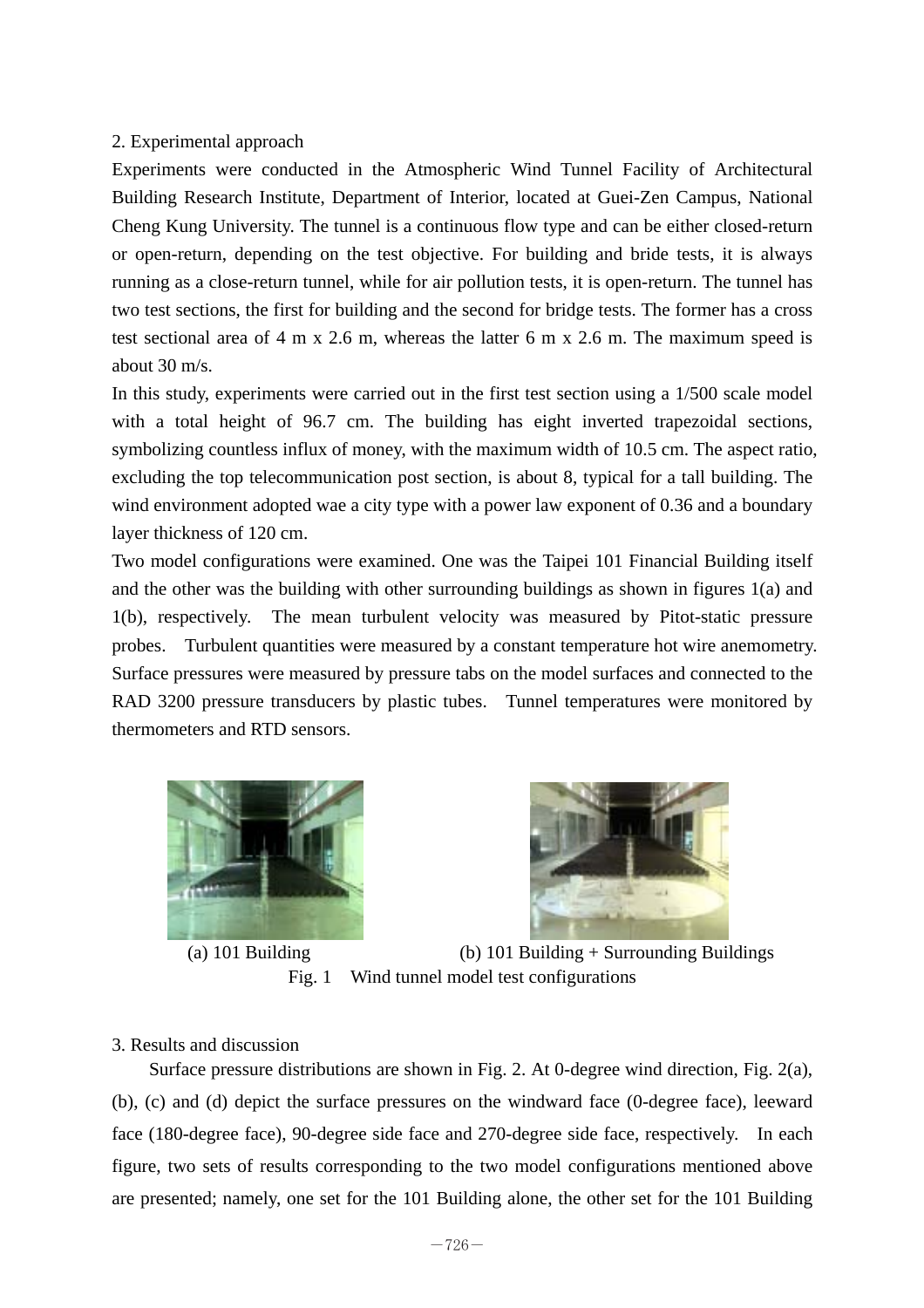with surrounding buildings. From Fig. 1(a), it can be seen that on the windward face, surface pressures increase with building height as expected. With the surrounding buildings, the surface pressures are larger than those at the corresponding locations without surrounding buildings. Comparing to a typical rectangular surface, the trapezoidal geometry shows two distinct features. First, surface pressures tend to oscillate as the height increases and their rate of increase is hindered by the discontinuous trap. Second, there is a relatively large jump in pressures at the mid-height of the building. This relatively large jump is likely caused by a combination of the retarding effect of geometric discontinuity and increasing dynamic pressures as the height increases. These two features are quite different from the fairly smooth increase in surface pressures of a rectangular building.



 Fig. 2 0-degree wind-direction surface pressures coefficient distributions (0, 90, 180 and 270 degrees surfaces)

The pressure oscillations can also be observed at the other three faces shown in Fig. 2(b) through 2(d), indicating a persistent influence of the geometric discontinuity on the flow fields. As for the pressure distributions between the 101 Building with and without surrounding buildings, a large difference exists at the leeward face (Fig. 2(b)). Thus, the wind load in the along-wind direction is larger for the configuration of the 101 Building with